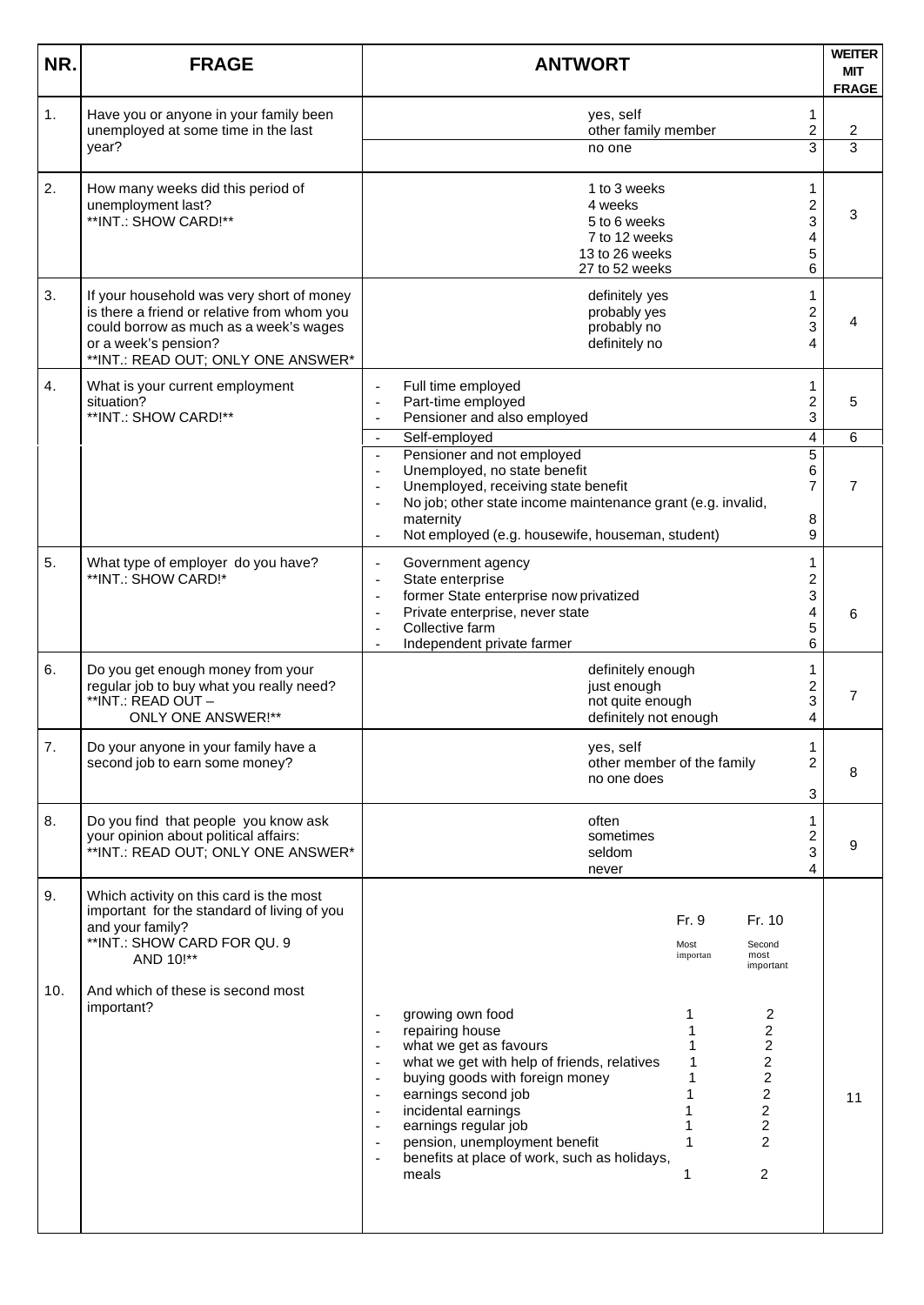| NR. | <b>FRAGE</b>                                                                                                                                                                                                                                                                                                                   | <b>ANTWORT</b>                                                                                                                                                                                                                                  |                                        |  |  |  |  |  |
|-----|--------------------------------------------------------------------------------------------------------------------------------------------------------------------------------------------------------------------------------------------------------------------------------------------------------------------------------|-------------------------------------------------------------------------------------------------------------------------------------------------------------------------------------------------------------------------------------------------|----------------------------------------|--|--|--|--|--|
| 11. | In the past year has your family:<br>**INT.: READ OUT -<br><b>ONLY ONE ANSWER!**</b>                                                                                                                                                                                                                                           | saved money<br>just got by<br>spent some savings<br>borrowed money<br>spent savings and borrowed<br>5<br>money                                                                                                                                  | <b>FRAGE</b><br>1<br>2<br>3<br>4<br>12 |  |  |  |  |  |
| 12. | Sometimes people have to do without<br>things that people usually have. In the past<br>year, has your household had to do without<br>any of the following?<br>**INT.: SHOW CARD**                                                                                                                                              | often some- rarely never<br>times<br>food<br>2<br>4<br>3<br>a-<br>$\overline{c}$<br>$\overline{\mathbf{4}}$<br>$\sqrt{3}$<br>heating, electricity<br>1<br>b-<br>2<br>$\mathbf{1}$<br>3<br>clothes you really need<br>4<br>$C-$                  | 13                                     |  |  |  |  |  |
| 13. | How long do you think it will be before you<br>have reached a standard of living with<br>which you are content?<br>**INT.: SHOW CARD!**                                                                                                                                                                                        | already content<br>1-2 years<br>3-5 years<br>6-10 years<br>more than 10 years<br>6<br>never<br>don't know<br>$\overline{7}$                                                                                                                     | 1<br>2<br>3<br>4<br>5<br>14            |  |  |  |  |  |
| 14. | How long do you think it will take the<br>government to sort out the economic<br>problems of this country?<br>**INT.: SHOW CARD!**                                                                                                                                                                                             | the government has already resolved the problems<br>1<br>1-2 years<br>$3 - 5$ years<br>$\blacksquare$<br>6-10 years<br>$\blacksquare$<br>more than 10 years<br>5<br>$\overline{\phantom{a}}$<br>6<br>never<br>$\overline{a}$<br>7<br>don't know | 2<br>3<br>4<br>15                      |  |  |  |  |  |
| 15. | Here is a scale for ranking how the<br>economy works. The top, plus 100, is the<br>best; the bottom, minus 100, is the worst. -<br>Where on this scale would you put the<br>socialist economy before the revolution of<br>1989?<br>** INT.: SHOW CARD FOR 15, 16, 17!<br>WRITE DOWN THE NUMBERS GIVEN<br>DON'T FORGET SIGNS!** |                                                                                                                                                                                                                                                 | 16                                     |  |  |  |  |  |
| 16. | Where on this scale would you put our<br>current economic system?                                                                                                                                                                                                                                                              |                                                                                                                                                                                                                                                 | 17                                     |  |  |  |  |  |
| 17. | Where would you put our economic system<br>in five years time?                                                                                                                                                                                                                                                                 |                                                                                                                                                                                                                                                 | 18                                     |  |  |  |  |  |
| 18. | As for you own household, how do you rate<br>its economic situation today?<br>**INT.: READ OUT -<br>ONLY ONE ANSWER!**                                                                                                                                                                                                         | very satisfactory<br>fairly satisfactory<br>$\overline{\mathbf{c}}$<br>not very satisfactory<br>very unsatisfactory                                                                                                                             | 1<br>19<br>3<br>4                      |  |  |  |  |  |
| 19. | When you compare the overall economic<br>situation of your household with nine years<br>ago before the big changes in the<br>economy, would you say that in the past it<br>was:<br>**INT.: READ OUT -<br><b>ONLY ONE ANSWER!**</b>                                                                                             | much better<br>a little better<br>about the same<br>a little worse<br>5<br>a lot worse                                                                                                                                                          | 1<br>2<br>3<br>4<br>20                 |  |  |  |  |  |
| 20. | What do you think about the economic<br>situation of your household will be in five<br>years time?<br>**INT.: READ OUT -<br><b>ONLY ONE ANSWER!**</b>                                                                                                                                                                          | much better<br>1<br>a little better<br>about the same<br>a little worse<br>a lot worse                                                                                                                                                          | 21<br>2<br>3<br>4<br>5                 |  |  |  |  |  |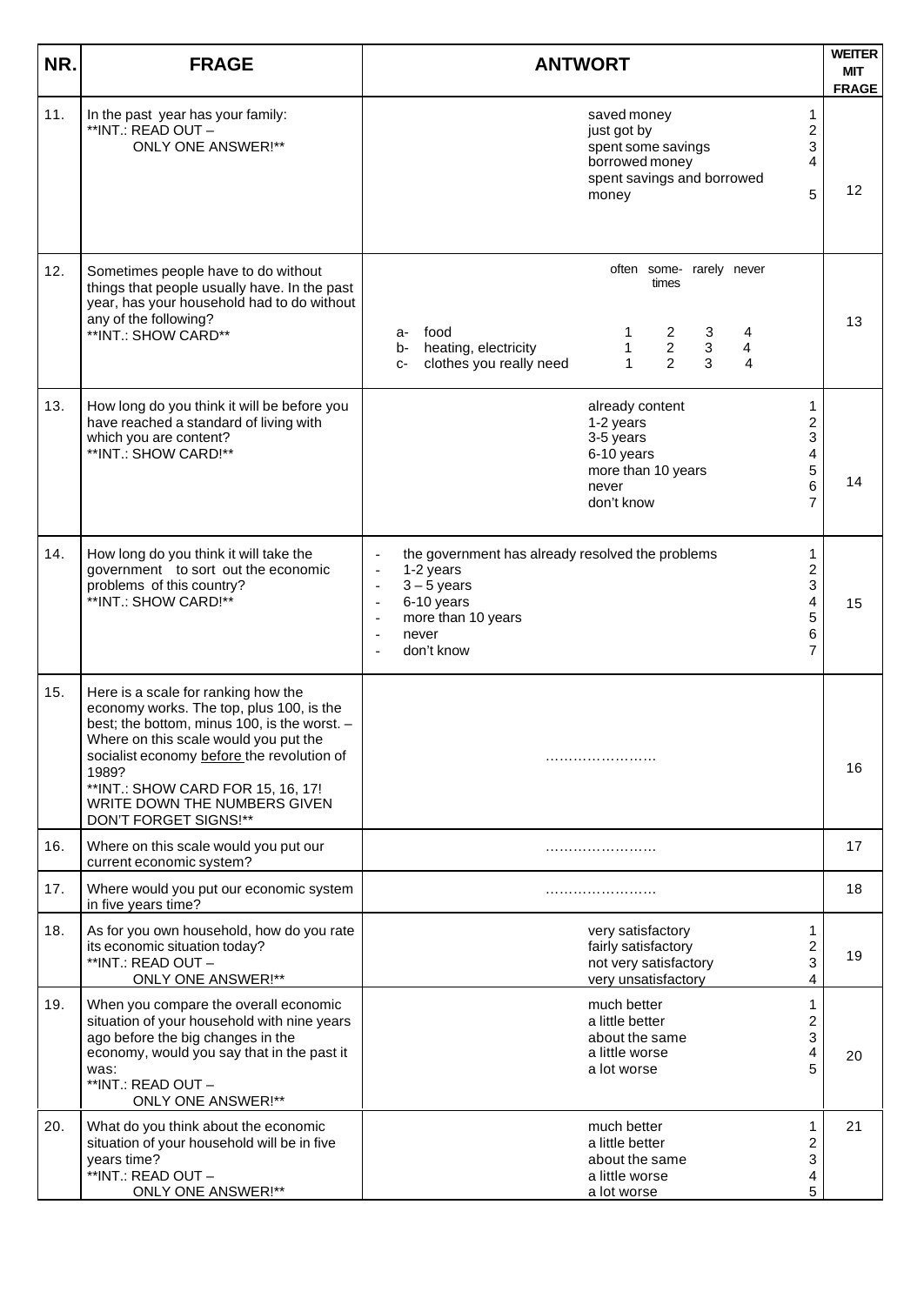| NR. | <b>FRAGE</b>                                                                                                                                                                                                                                                                                                                                                                                                                                                          | <b>ANTWORT</b>                                                                                                                                                                                                                                                                                                                                                                                                                                                                                                                                                                                                                                                                                                                                                               | <b>WEITER</b><br><b>MIT</b><br><b>FRAGE</b> |
|-----|-----------------------------------------------------------------------------------------------------------------------------------------------------------------------------------------------------------------------------------------------------------------------------------------------------------------------------------------------------------------------------------------------------------------------------------------------------------------------|------------------------------------------------------------------------------------------------------------------------------------------------------------------------------------------------------------------------------------------------------------------------------------------------------------------------------------------------------------------------------------------------------------------------------------------------------------------------------------------------------------------------------------------------------------------------------------------------------------------------------------------------------------------------------------------------------------------------------------------------------------------------------|---------------------------------------------|
| 21. | Here is a scale for ranking how our<br>system of government works. The top,<br>plus 100, is the best, at the bottom, minus<br>100, is the worst. - Where on this scale<br>would you put the former Communist<br>regime?<br>** INT.: SHOW CARD FOR 21, 22, 23!<br>WRITE DOWN THE NUMBERS GIVEN<br>DON'T FORGET SIGNS!**                                                                                                                                                |                                                                                                                                                                                                                                                                                                                                                                                                                                                                                                                                                                                                                                                                                                                                                                              | 22                                          |
| 22. | Where on this scale would you put our<br>current system of governing, with free<br>elections and many parties?                                                                                                                                                                                                                                                                                                                                                        |                                                                                                                                                                                                                                                                                                                                                                                                                                                                                                                                                                                                                                                                                                                                                                              | 23                                          |
| 23. | Where would you put our system of<br>governing five years in the future?                                                                                                                                                                                                                                                                                                                                                                                              |                                                                                                                                                                                                                                                                                                                                                                                                                                                                                                                                                                                                                                                                                                                                                                              | 24                                          |
| 24. | Our present system of government is not<br>the only one that this country has had.<br>Some people say that we would be better<br>off if the country was governed differently.<br>What do you think?<br>Please tell me for each point whether you<br>strongly agree, somewhat agree,<br>somewhat disagree or strongly disagree<br>with it.<br>**INT.: SHOW CARD**                                                                                                      | disagree somewhat<br>agree somewhat<br>disagree strongly<br>agree strongly<br>we should return to Communist<br>$\overline{c}$<br>$\mathbf{3}$<br>1<br>4<br>a-<br>$\overline{a}$<br>3<br>b- the army should govern the country<br>1<br>4<br>$\overline{c}$<br>$\sqrt{3}$<br>better get rid of parliament and elections<br>4<br>$\mathbf{1}$<br>$C-$                                                                                                                                                                                                                                                                                                                                                                                                                           | 25                                          |
|     |                                                                                                                                                                                                                                                                                                                                                                                                                                                                       | $\overline{c}$<br>3<br>4<br>and have a strong leader decide everything<br>1<br>2<br>3<br>4<br>a return to monarchy would be better<br>1<br>d-                                                                                                                                                                                                                                                                                                                                                                                                                                                                                                                                                                                                                                |                                             |
| 25. | Please think of the difference between<br>the old system of government under the<br>Communists and our present democratic<br>system. I will read out a series of<br>statements on this card. Please tell me<br>for each point whether you think our<br>present political system, by comparison<br>with the Communists, is much better,<br>somewhat better, equal, somewhat<br>worse, much worse?<br>**INT.: SHOW CARD -<br>ASK SEPARATELY FOR<br><b>EVERY ITEM!**</b> | Much worse<br>Much better<br>Somewhat<br>better<br>Somewhat<br>worse<br>equal<br>a- Everybody is free to say what he<br>or she thinks<br>1<br>$\overline{2}$<br>3<br>5<br>4<br>b- People can join any organisation<br>the want<br>$\mathbf{1}$<br>5<br>$\overline{2}$<br>3<br>$\overline{4}$<br>c- People can travel and live<br>wherever they want<br>1<br>$\overline{2}$<br>5<br>3<br>4<br>d- Ordinary people can influence<br>what government does<br>1<br>5<br>3<br>$\overline{2}$<br>$\overline{4}$<br>e- People can live without fear of<br>unlawful arrest<br>1<br>3<br>5<br>$\overline{2}$<br>$\overline{4}$<br>f- Each person can decide whether<br>or not take an interest in politics<br>1<br>$\overline{2}$<br>3<br>5<br>4<br>g- Everybody is treated fairly and | 26                                          |
|     |                                                                                                                                                                                                                                                                                                                                                                                                                                                                       | $\mathbf 1$<br>equally by the government<br>5<br>3<br>2<br>4<br>h- Everybody is free to decide whether<br>or not to practice a religion<br>$\mathbf{1}$<br>5<br>$\overline{2}$<br>3<br>4                                                                                                                                                                                                                                                                                                                                                                                                                                                                                                                                                                                     |                                             |
| 26. | By comparison with the former<br>Communist regime, would you say that<br>the level of corruption and taking bribes<br>has $\dots$<br>**INT.: READ OUT**                                                                                                                                                                                                                                                                                                               | 1<br>increased a lot<br>2<br>increased a little<br>$\overline{a}$<br>3<br>has remained much the same<br>$\overline{\phantom{a}}$<br>4<br>decreased a little<br>$\overline{a}$<br>5<br>decreased a lot                                                                                                                                                                                                                                                                                                                                                                                                                                                                                                                                                                        | 27                                          |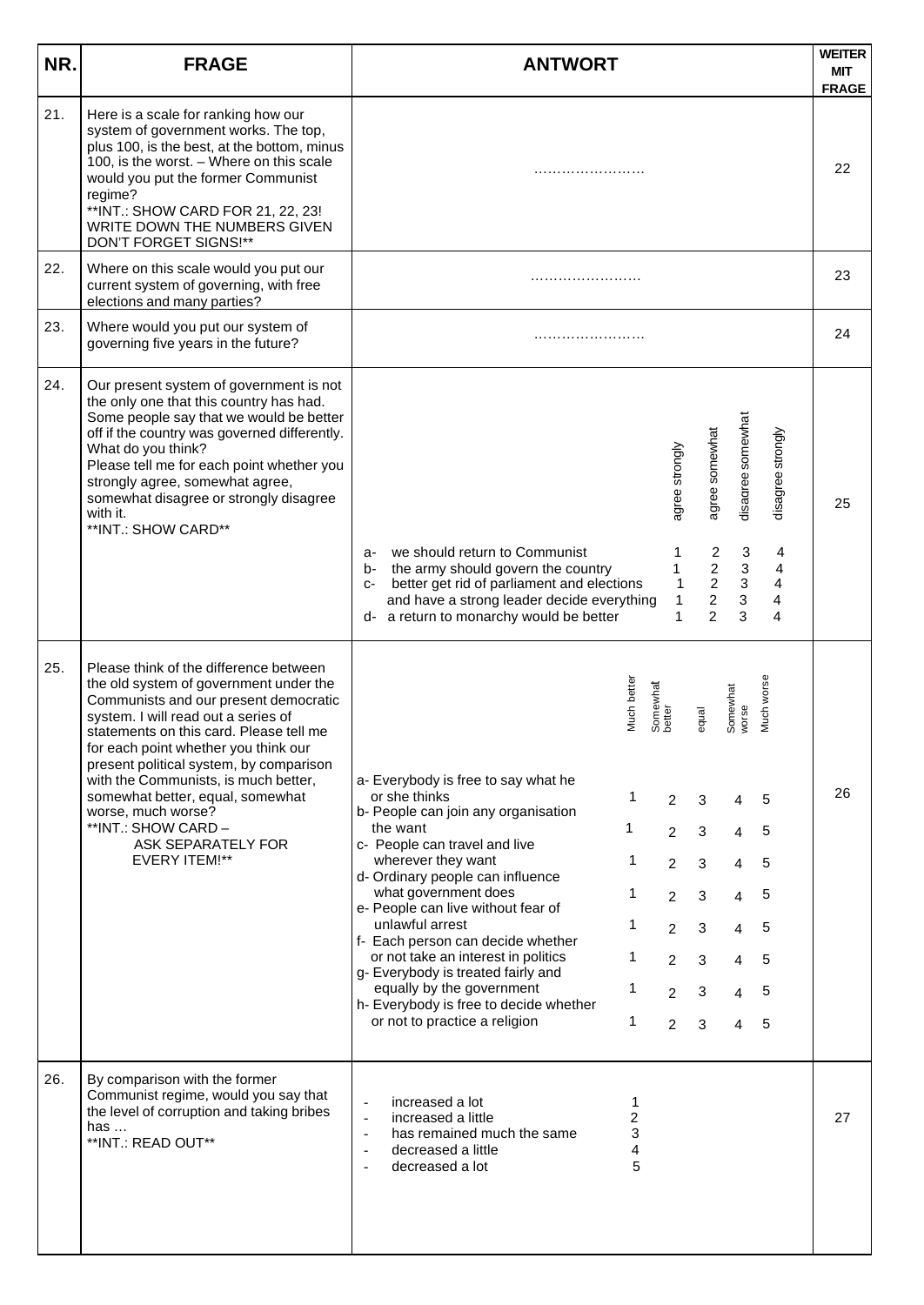| NR. | <b>FRAGE</b>                                                                                                                                                                                                                                                                                                                                               | <b>ANTWORT</b>                                                                                                                                                                                                                                                                                                                                                                                                                                                                                                                                                                                                                                                                                                                                                                                                                                                                                                                                                                                                                                                                                                                                                                                                                                                             | <b>WEITER</b><br><b>MIT</b> |
|-----|------------------------------------------------------------------------------------------------------------------------------------------------------------------------------------------------------------------------------------------------------------------------------------------------------------------------------------------------------------|----------------------------------------------------------------------------------------------------------------------------------------------------------------------------------------------------------------------------------------------------------------------------------------------------------------------------------------------------------------------------------------------------------------------------------------------------------------------------------------------------------------------------------------------------------------------------------------------------------------------------------------------------------------------------------------------------------------------------------------------------------------------------------------------------------------------------------------------------------------------------------------------------------------------------------------------------------------------------------------------------------------------------------------------------------------------------------------------------------------------------------------------------------------------------------------------------------------------------------------------------------------------------|-----------------------------|
| 27. | There are many different institutions in<br>this country, for example, government,<br>courts, police, civil servants. Please show<br>me on this scale how great is your<br>personal trust in each of these institutions.<br>"1" represents no trust and<br>"7" represents great trust.<br>**INT.: SHOW CARD -<br>ASK SEPARATELY FOR<br><b>EACH ITEM!**</b> | have no trust<br>great trust<br>2<br>3<br>5<br>6<br>4<br>$\overline{7}$<br>Parties<br>1<br>a-<br>$\overline{2}$<br>3<br>4<br>5<br>6<br>- 7<br>$b -$<br>Courts<br>2<br>3<br>4<br>5<br>6<br>Police<br>1<br>- 7<br>$C-$<br>$\overline{2}$<br>3<br>$\overline{4}$<br>5<br>1<br>6<br>- 7<br>d-<br>Civil servants<br>2 <sub>3</sub><br>$\overline{4}$<br>5<br>- 7<br>6<br>1<br>Government<br>e-<br>$\overline{2}$<br>3<br>5<br>6<br>4<br>- 7<br>f-<br>Military<br>$\overline{2}$<br>3<br>5<br>6<br>- 7<br>4<br>Parliament<br>1<br>$g-$<br>$\overline{2}$<br>3<br>$\overline{4}$<br>5<br>6 7<br>1<br>Churches<br>h-<br>$\overline{c}$<br>3<br>1<br>4<br>5<br>6<br>- 7<br>Trade unions<br>j-<br>$\overline{2}$<br>3<br>1<br>4<br>5<br>6<br>- 7<br>Television, Radio<br>j-<br>$\overline{c}$<br>3<br>5<br>6<br>4<br>- 7<br>1<br>Press, Printed media, Newspapers<br>k-<br>$\overline{2}$<br>$\mathbf{3}$<br>5<br>$\overline{4}$<br>6<br>$\overline{7}$<br>Private enterprise<br>1<br>ŀ.<br>2 <sub>3</sub><br>$\mathbf{1}$<br>$\overline{5}$<br>4<br>6 7<br>President of this country<br>m-<br>$2^{\circ}$<br>$\mathbf{1}$<br>3<br>5<br>6 7<br>4<br><b>Prime Minister</b><br>n-<br>$\overline{2}$<br>6 7<br>3<br>$\overline{4}$<br>5<br>$\mathbf{1}$<br>most people you meet<br>$O-$ | <b>FRAGE</b><br>28          |
| 28. | Do you think any of these poses a big<br>threat, some threat, a little threat or no<br>threat to peace and order in this society.<br>**INT.: SHOW CARD -<br>ASK SEPARATELY FOR<br><b>EACH ITEM!*</b><br>$\star$                                                                                                                                            | big threat some<br>a little none<br>$\overline{c}$<br>3<br>1<br>4<br>Russia<br>a-<br>$\overline{c}$<br>3<br>1<br>4<br>Germany<br>b-<br>$\overline{2}$<br>$\mathbf{3}$<br>1<br>4<br><b>USA</b><br>$C-$<br>$\overline{2}$<br>3<br>4<br>1<br>neighbouring countries<br>d-<br>ethnic groups, minorities in<br>$e-$<br>1<br>$\overline{c}$<br>3<br>4<br>our country<br>immigrants, refugees from<br>f-<br>$\overline{2}$<br>$\mathbf{3}$<br>1<br>4<br>other societies                                                                                                                                                                                                                                                                                                                                                                                                                                                                                                                                                                                                                                                                                                                                                                                                           | 29                          |
| 29. | Some people think this country would be<br>better governed if parliament was closed<br>down and all parties were abolished. How<br>likely do you think this is to happen in the<br>next few years?<br>**INT.: READ OUT! ONLY ONE<br>ANSWER**                                                                                                               | very likely<br>1<br>2<br>maybe<br>3<br>not very likely<br>4<br>not at all likely                                                                                                                                                                                                                                                                                                                                                                                                                                                                                                                                                                                                                                                                                                                                                                                                                                                                                                                                                                                                                                                                                                                                                                                           | 30                          |
| 30. | If Parliament was closed down and all<br>parties abolished, would you:<br>**INT.: READ OUT! ONLY ONE<br>ANSWER**                                                                                                                                                                                                                                           | definitely approve<br>1<br>$\overline{\mathbf{c}}$<br>somewhat approve<br>3<br>somewhat disapprove<br>definitely disapprove<br>4                                                                                                                                                                                                                                                                                                                                                                                                                                                                                                                                                                                                                                                                                                                                                                                                                                                                                                                                                                                                                                                                                                                                           | 31                          |
| 31. | To which religious group do you belong?<br>**INT.: DON'T'READ - CLASSIFY,<br><b>ONLY ONE ANSWER**</b>                                                                                                                                                                                                                                                      | Roman Catholic<br>1<br>$\overline{c}$<br>Uniate Catholic<br>3<br>Protestant<br>4<br>Orthodox<br>5<br>Jewish<br>6<br>Muslim<br>$\overline{7}$<br>other                                                                                                                                                                                                                                                                                                                                                                                                                                                                                                                                                                                                                                                                                                                                                                                                                                                                                                                                                                                                                                                                                                                      | 32                          |
|     |                                                                                                                                                                                                                                                                                                                                                            | $\bf 8$<br>not a believer<br>9<br>refused                                                                                                                                                                                                                                                                                                                                                                                                                                                                                                                                                                                                                                                                                                                                                                                                                                                                                                                                                                                                                                                                                                                                                                                                                                  | 33                          |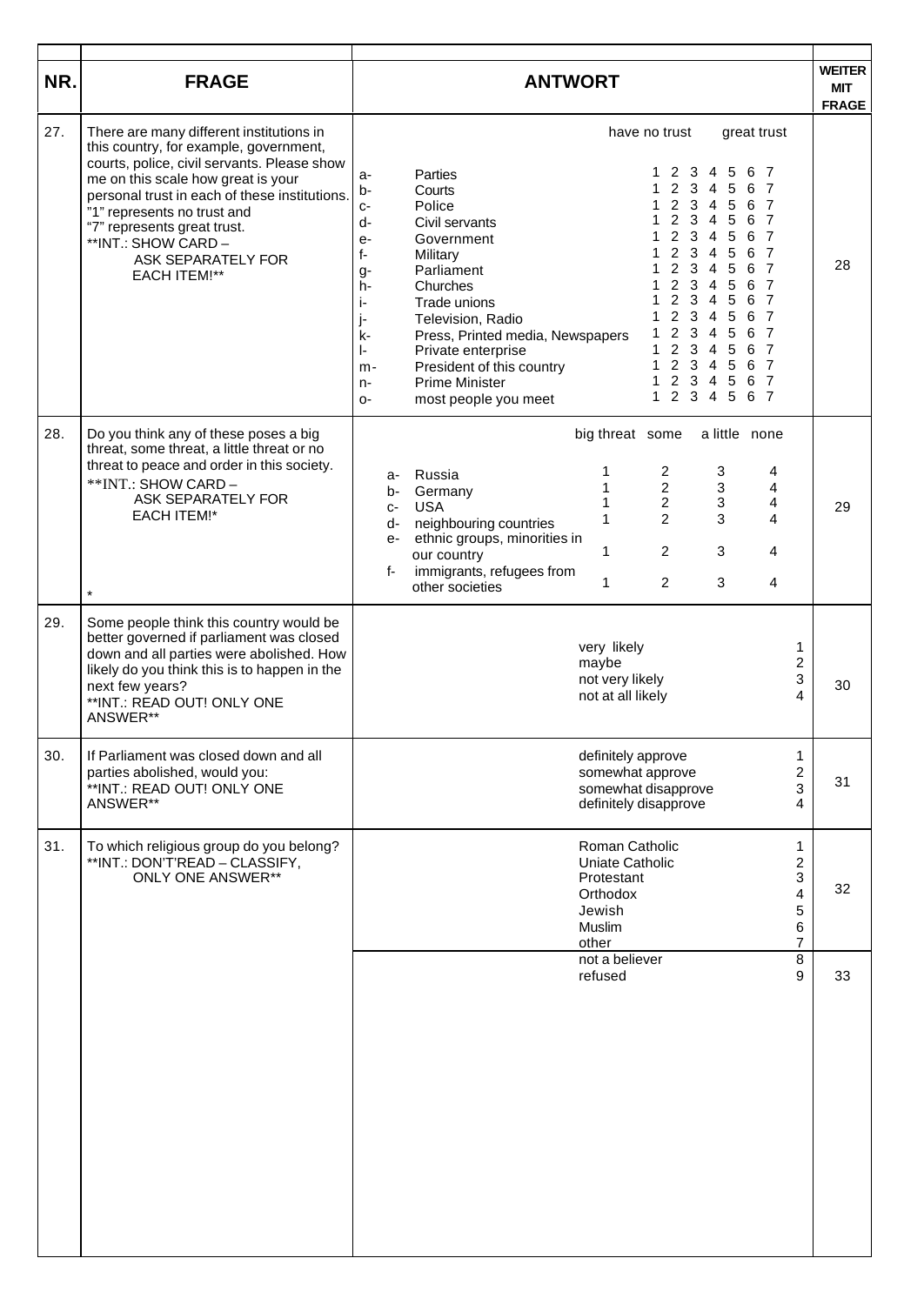| NR.          | <b>FRAGE</b>                                                                                                                                         |                          |              |                                           |               |                 | <b>ANTWORT</b>                                                                                                                                       | <b>WEITER</b><br><b>MIT</b><br><b>FRAGE</b> |
|--------------|------------------------------------------------------------------------------------------------------------------------------------------------------|--------------------------|--------------|-------------------------------------------|---------------|-----------------|------------------------------------------------------------------------------------------------------------------------------------------------------|---------------------------------------------|
| 32.          | How often do you attend religious<br>services?<br>**INT.: READ OUT**                                                                                 |                          |              |                                           |               |                 | at last every week<br>1<br>$\overline{c}$<br>about once a month<br>3<br>a few times a year<br>4<br>once a year<br>5<br>less often<br>6<br>never      | 33                                          |
| 33.          | Were you or any other person in your<br>family formerly a member of the<br>Communist Party or one of the<br>organization closely associated with it? |                          |              |                                           |               |                 | 1<br>yes, self<br>yes, other members of family<br>2<br>no<br>3                                                                                       | 34a                                         |
| 34a.<br>34b. | With which of the following do you<br>most closely identity yourself?<br>And which do you identify with<br>secondly?                                 | $\overline{\phantom{a}}$ | other        | Europe<br>Country<br>Region<br>don't know |               |                 | Fr.34b<br><u>Fr.34a</u><br>1<br>1<br>$\overline{\mathbf{c}}$<br>2<br>3<br>3<br>4<br>local community or city in which I live<br>4<br>5<br>5<br>6<br>6 | 35                                          |
|              |                                                                                                                                                      |                          |              |                                           |               |                 |                                                                                                                                                      |                                             |
| 35.          | definitely are somewhat agree with it.<br>AGREE WITH STATEMENT ON THE LEFT                                                                           |                          | initely<br>Ë | newhat<br>SΟΠ                             | newhat<br>SOT | initely<br>defi | On this card you will find a series of contrasting statements. For each, please choose one and say whether you<br>AGREE WITH STATEMENT ON THE RIGHT  |                                             |
|              | a- It will taken years for government to deal<br>with the problems inherited from the<br>Communists                                                  |                          | 1            | 2                                         | 3             | 4               | - our new system of government ought to be<br>able to deal with problems right now,<br>regardless of who caused them                                 |                                             |
|              | b- Rising prices are the biggest threat to<br>my family                                                                                              |                          | 1            | 2                                         | 3             | 4               | - Unemployment is the biggest threat to<br>my family                                                                                                 |                                             |
|              | c- Incomes should be made more equal<br>so there is no big differences in income                                                                     |                          | 1.           | $\overline{2}$                            | 3             | $\overline{4}$  | - Individual achievement should determine<br>how much people are paid; more successful<br>should be paid more                                        | 36                                          |
|              | d- Individuals should be responsible for<br>their own welfare                                                                                        |                          | 1            | 2                                         | 3             | 4               | - The state should be responsible for<br>everyone's economic security                                                                                |                                             |
|              | e- State ownership is the best way to<br>run an enterprise                                                                                           |                          |              | 2                                         | 3             | 4               | - An enterprise is best run by private<br>entrepreneurs                                                                                              |                                             |
|              | f- It is better to have lots of goods in the<br>shops even if the prices are much higher                                                             |                          | 1.           | 2                                         | 3             | 4               | - It is better when prices are kept low by the<br>state even though there are often few goods in<br>the shops                                        |                                             |
|              | g- Our country should develop like West<br>European countries                                                                                        |                          | 1.           | 2                                         | 3             | 4               | - Our country should develop in keeping<br>with our national traditions and values                                                                   |                                             |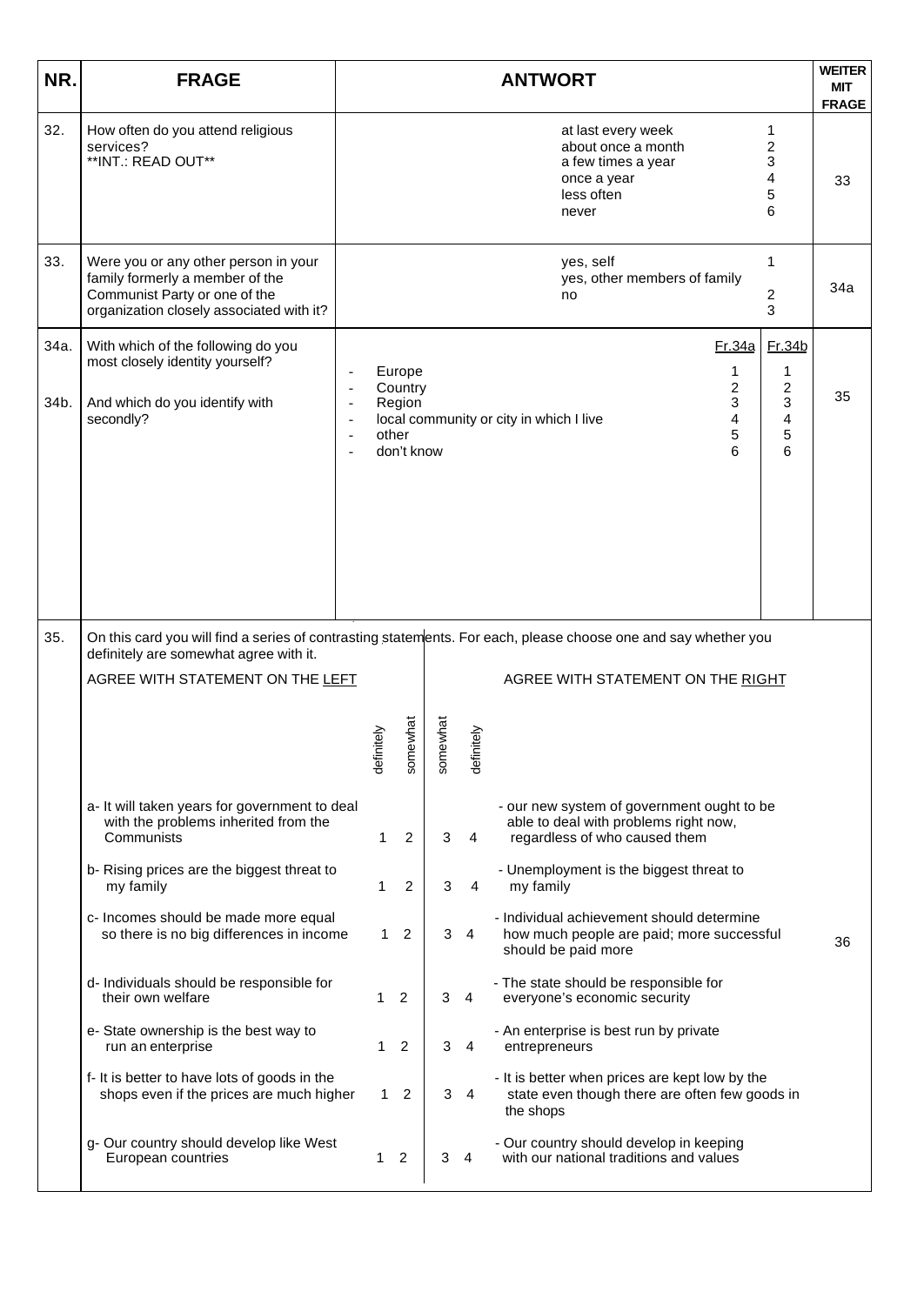| NR.  | <b>FRAGE</b>                                                                                                                                                                                                                                                                                                                                                                                                                                                             | <b>WEITER</b><br><b>ANTWORT</b>                                                                                                                                                                                                                                                                                                                                                                                          |                                                               |  |  |  |  |
|------|--------------------------------------------------------------------------------------------------------------------------------------------------------------------------------------------------------------------------------------------------------------------------------------------------------------------------------------------------------------------------------------------------------------------------------------------------------------------------|--------------------------------------------------------------------------------------------------------------------------------------------------------------------------------------------------------------------------------------------------------------------------------------------------------------------------------------------------------------------------------------------------------------------------|---------------------------------------------------------------|--|--|--|--|
| 36a. | Which of these do you think is the best<br>source of information about the way this<br>country is governed?<br>**INT.: READ OUT! ONLY ONE<br>ANSWER**                                                                                                                                                                                                                                                                                                                    | what I see and hear from people I know<br>$\overline{\phantom{a}}$<br>newspapers<br>$\overline{\phantom{a}}$<br>television<br>$\overline{\phantom{a}}$<br>don't know, none of these<br>$\overline{a}$                                                                                                                                                                                                                    | <b>FRAGE</b><br>1<br>$\overline{\mathbf{c}}$<br>36b<br>3<br>4 |  |  |  |  |
| 36b. | For forty years we had a different system<br>of government, and people have different<br>views about it. Which of these statements<br>comes closest to expressing what you<br>think?<br>**INT.: SHOW CARD!<br><b>ONLY ONE ANSWER**</b>                                                                                                                                                                                                                                   | it was a good way of running things<br>$\overline{\phantom{a}}$<br>even though it had faults it was tolerable<br>$\overline{\phantom{a}}$<br>it wasn't any good but there was nothing ordinary people could<br>$\frac{1}{2}$<br>do about it<br>it was bad, and I was wanting it to go away someday<br>$\overline{a}$                                                                                                     | 1<br>2<br>37<br>3<br>4                                        |  |  |  |  |
| 37.  | If our country were to join the European<br>Union in the future, would you feel<br>strongly in favour, somewhat in favour,<br>somewhat opposed or strongly opposed?                                                                                                                                                                                                                                                                                                      | strongly in favour<br>somewhat in favour<br>somewhat opposed<br>strongly opposed                                                                                                                                                                                                                                                                                                                                         | 1<br>2<br>38<br>3<br>4                                        |  |  |  |  |
| 38.  | What do you think are the most likely<br>consequences if our country should enter<br>the European Union. Please tell to each<br>point, whether an EU-membership of<br>COUNTRY NAME will have positive<br>effects, negative effects or will bring no<br>changes at all.<br>**INT.: ASK EACH ITEM<br>SEPARATELY!                                                                                                                                                           | no changes<br>don't know<br>Negative<br>effects<br>positive<br>effects<br>2<br>3<br>political stability<br>1<br>4<br>a-<br>$\overline{\mathbf{c}}$<br>$\ensuremath{\mathsf{3}}$<br>consumer prices<br>1<br>4<br>b-<br>$\overline{c}$<br>3<br>economic development<br>4<br>1<br>$C-$<br>$\overline{c}$<br>3<br>my personal income<br>4<br>d-<br>1<br>$\overline{2}$<br>3<br>reducing unemployment<br>4<br>1<br>$e-$       | 39                                                            |  |  |  |  |
| 39.  | What do you think about Austria's position<br>regarding the EU-membership of our<br>country?<br>**INT.: READ OUT**                                                                                                                                                                                                                                                                                                                                                       | Austria will support our efforts to become a member of<br>$\overline{\phantom{a}}$<br>the European Union<br>Austria will hinder our efforts to become a member of the<br>$\blacksquare$<br>European Union<br>Austria will play no role at all in this matter<br>$\overline{a}$<br>don't know                                                                                                                             | 1<br>40<br>2<br>3<br>4                                        |  |  |  |  |
| 40.  | In the European Union all citizens of a<br>membercountry have the right to work in<br>the other membercountries. If the Czech<br>Republic would become a member of the<br>EU will you or another member of the<br>family try to find work abroad? Please tell<br>me for each of the following points<br>whether you or another member of your<br>family is planning to do this for sure,<br>maybe, probably not or definitely not?<br>**INT.: ASK EACH ITEM SEPARATELY** | probably not<br>definitely not<br>don't have<br>for sure<br>maybe<br>a- to go abroad to work for some<br>weeks or month<br>2<br>3<br>5<br>1<br>4<br>5<br>b- to have a job abroad for some years<br>2<br>3<br>1<br>4<br>$\overline{2}$<br>3<br>5<br>c- to emigrate<br>1<br>4                                                                                                                                              | 41                                                            |  |  |  |  |
| 41.  | **INT.: QUALIFY**                                                                                                                                                                                                                                                                                                                                                                                                                                                        | respondent or family member plans to work abroad or to<br>emigrate (Qu. 41, symbols 1 or 2)                                                                                                                                                                                                                                                                                                                              | 42<br>$\mathbf{1}$                                            |  |  |  |  |
|      |                                                                                                                                                                                                                                                                                                                                                                                                                                                                          | no plants to work abroad or to emigrate<br>(Qu. 41, symbols 3, 4, 5)                                                                                                                                                                                                                                                                                                                                                     | 43<br>$\overline{2}$                                          |  |  |  |  |
| 42.  | And in which country would you most<br>likely go to look for work or to emigrate?<br>**INT.: SHOW CARD**                                                                                                                                                                                                                                                                                                                                                                 | work<br>emigrate<br>1<br>Germany<br>2<br>2<br>France<br>$\overline{a}$<br>3<br>3<br>England, Great Britain<br>$\overline{\phantom{a}}$<br>4<br>4<br>Austria<br>$\overline{\phantom{a}}$<br>Scandinavian countries<br>$\overline{\phantom{a}}$<br>5<br>5<br>(Sweden, Danmark, Finland)<br>6<br>6<br>Other EU-countries<br>$\overline{\phantom{0}}$<br>7<br>7<br>USA, Australian, New Zealand<br>8<br>8<br>Other countries | 43                                                            |  |  |  |  |